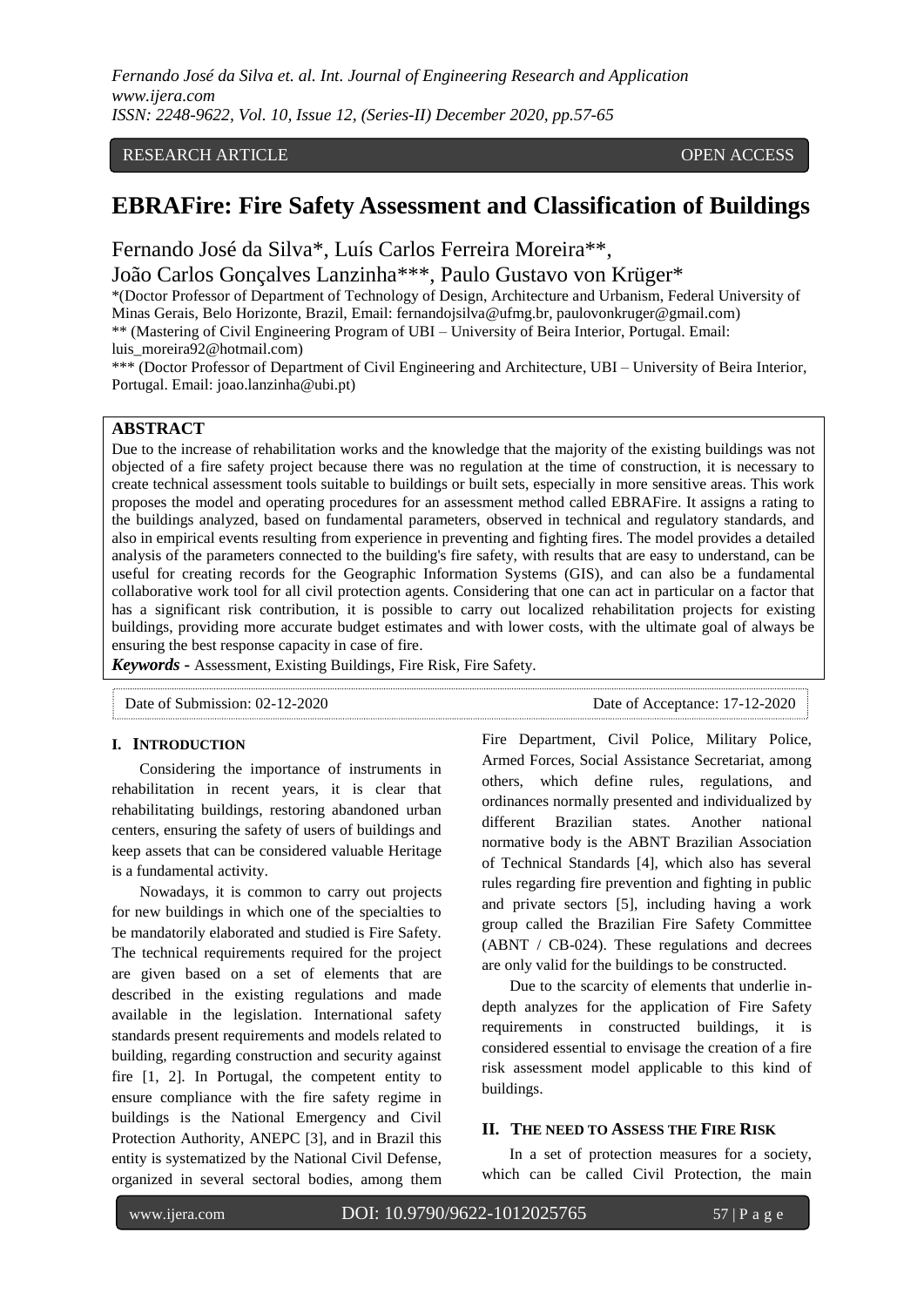objective is to protect people and property in housing; the need arose in 1990 to create in Portugal the first regulation regarding protection against fire risks in residential buildings [6], while in Brazil, the National Civil Defense System (SINDEC) was created in 1988, reorganized in August 1993, and updated through Decree nº 7.257 in 2010 [7].

Although the regulations have been applied in Portugal since 1990, of the 3.5 million buildings existing in the country in 2011 [8], more than 70% had been built until the date the regulations started to be applied. For that reason, they did not comply with the minimum safety requirements, most of the time due to compartmentalization, means of escape, the materials used and their degradation, lack of maintenance, change in activity, conditions of the building envelope, use of the equipment and risky facilities, among others. This situation is certainly similar to that which occurs in other countries and other areas of the planet.

The fire risk assessment in existing buildings should consider combining these and other factors to determine quantitatively the conditions to which a given construction is subject. As such an assessment requires a visual inspection of the target buildings, it is intended that the survey and, mainly, the treatment of the data are done by technicians with knowledge in the scope of structural fires and/or in the civil protection (Firefighters, Protection Technicians Civil, Civil Engineers or Architects) with the support of a fire risk assessment model. Some authors such as Santana et al. [9], [Iringová](https://apps.webofknowledge.com/OutboundService.do?SID=6CLOl99iavYiB5eB673&mode=rrcAuthorRecordService&action=go&product=WOS&lang=pt_BR&daisIds=4405684) and [Idunk \[10\],](https://apps.webofknowledge.com/OutboundService.do?SID=6CLOl99iavYiB5eB673&mode=rrcAuthorRecordService&action=go&product=WOS&lang=pt_BR&daisIds=10179827) Zahmatkesh and Memari [11] and Lo [12], among others [13, 14], have already carried out works and publications on this subject, showing the importance of carrying out a careful observation in this field, including analysis in specific software in this area [15].

The proposed risk assessment model, called EBRAFire: Existing Building's Risk Assessment for Fire [16] allows an automatic procedure, facilitated by using an Excel© spreadsheet, which the simplified assessment of an existing building regarding its fire safety.

This procedure deals with a set of data that can be taken from the observation of one or more existing buildings in a given location [17]. Thus, it will be possible to assess the level of comfort and safety in terms of occasional structural fires.

The importance of implementing an analysis of this kind is justified by the degraded state of the

existing buildings, in which the analyzes must be sensitive to their age and state of conservation, since in large urban centers (and even in rural areas) it is very conventional to find old buildings that, since its construction, have never been intervened in terms of fire protection measures, evacuation plans, or even the application of materials with greater fire resistance.

## **III. SECURITY REQUIREMENTS AND THE IMPORTANCE OF AN ASSESSMENT MODEL**

There are currently a set of regulatory standards considered in new building design, which contain various topics on fire safety compliance. In Portugal, for the preparation of projects and for the fulfillment of these requirements, there must be based in the Legal Regime for Fire Safety in Buildings (RJSCIE, *Regime Jurídico de Segurança Contra Incêndio em Edifícios*), established by Decree-Law No. 220/2008 of 11 November [18], and amended by Law No. 123 / 2019 of October 18 (3rd amendment) [19] as well as in the Technical Regulation on Fire Safety in Buildings (RTSCIE, *Regulamento Técnico de Segurança Contra Incêndio em Edifícios*), established in Ordinance No. 1532/2008 of 29 December [20].

In the topics required by the RJSCIE, the type of construction of the building, its use, thermal load of the content, self-protection measures, classification of various materials in terms of fire resistance, ventilation, or water tightness should be highlighted.

Analyzing in-depth the ordinances and decreelaws in force in Portugal, it can be seen that the regulations applicable to buildings already in place are very restricted and vague. Thus, for the reasons invoked, it is of utmost importance to create a fire risk assessment model applicable to existing buildings, especially to buildings constructed before implementing fire safety regulations.

# **IV. HOW TO ESTIMATE EVALUATION PARAMETERS AND RISKS**

The parameters used in the assessment method must be based on factors considered in the other national regulations, studies, research, and articles (theoretical), such as the regulations, RGEU [21], Decree-Law 64/1990 [6], RTSCIE: Ordinance No. 1532 / 2008 [20], Law No. 123/2019 [19], mentioned above, including civil protection policies, coordinated by the National Emergency and Civil Protection Authority (ANEPC) [22], amendment to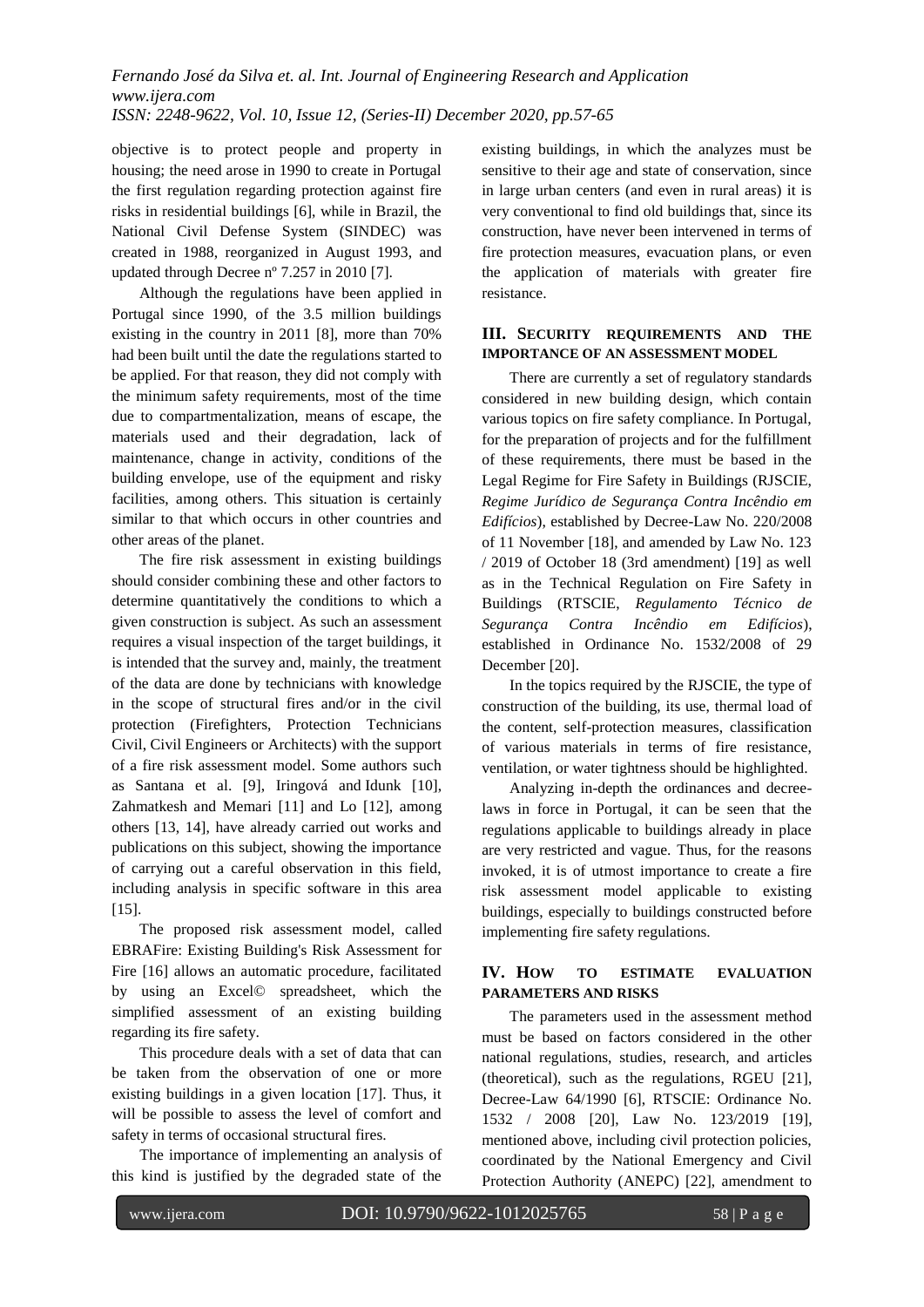decree law 220 [23] and also factors observed in several case studies of structural fires (empirical factors). In addition to these nominees, knowledge was also acquired in the field of structural fires from a group of entities that participate in the implementation of safety procedures, namely:

- Sapadores Firefighters (Coimbra, Portugal).

- Volunteer Firefighters (Fundão, Covilhã, Castelo Branco and Proença-a-Nova Counties, Portugal).

- National Fire School (Portugal).

In the research carried out, the following factors were highlighted as fundamental characteristics of analysis:

a) Fire duration,

b) Fire Propagation Speed,

c) Severity of Fire,

d) Susceptible Compartments,

e) Available means of combat,

f) Firefighting efficiency,

g) Efficiency - Severity Combination Factor,

h) Probability of Ignition Occurrence,

i) Escape conditioning factor,

j) Individual Exposure Level - Risk for Users,

k) Surroundings and Security,

l) Exceptional risk,

m) Class of protection characteristic of the building,

n) Class of protection characteristic of the surroundings,

o) Class of protection characteristic of the activity/exception.

## **V. EBRAFIRE: MODEL PROPOSAL FOR FIRE RISK ASSESSMENT APPLICABLE TO EXISTING BUILDINGS**

The creation of the model was based on a survey of the factors mentioned and described in the previous chapter. The sequence of parameters, the simplified interface and language, and the quantification of each item assume that this assessment can be easily interpreted by users with no experience in fire safety, thus being able to guarantee that the sharing of information is successful.

Although it is necessary to survey various information for each building, data input is simple which allows for several classifications per day, which will, in turn, surveys to be stored in the future in GIS type information (Geographic Information System), such as fire safety records in buildings in a given location, using five characteristic colors corresponding to each risk class, which allows a view of the gradient of sensitive urban areas, with the possibility of, in the future, act in terms of rehabilitation and the application of corrective and self-protection measures.

The model creation process was based on the quantification by risk levels of the various parameters influencing safety in the building and the users. Some of these parameters are even the result of the correlation of several other factors through the same quantification process. The results of each parameter will vary according to the data entered, by direct and automatic relation in the application of the EBRAFire model.

### **5.1 MODEL ORGANIZATION**

The final result of the fire safety classification is the analytical comparison organized into four subchapters. The evaluation of a set of parameters will result in the assignment of a certain security class for each of these subchapters.

Subchapter A analyzes fire safety from the building's physical characteristics, layout, materials, and content.

Subchapter B studies the factors contributing to users' safety, such as behaviors, activities, and availability of means of combat.

Subchapter C examines the function of the space around the building and its contribution to fire and ignition safety, such as forestry and adjacent buildings, as well as access.

Finally, subchapter D looks at the security applied to activities occur by exception, as are the examples of fairs and cultural festivals, which reuse existing housing to change its main function. This last subchapter will be included in the global security value if there is a need for its analysis; otherwise, the global fire safety value of the building will be the result of only subchapters A, B, and C.

The summary table that the EBRAFire application will show as a global result assigns the value to each subchapter according to the data entered to obtain the final classification (Fig.1).

Each subchapter will enter the final classification in the admissible percentage about the importance it represents for the overall security of the building; this percentage is not equivalent to the four subchapters.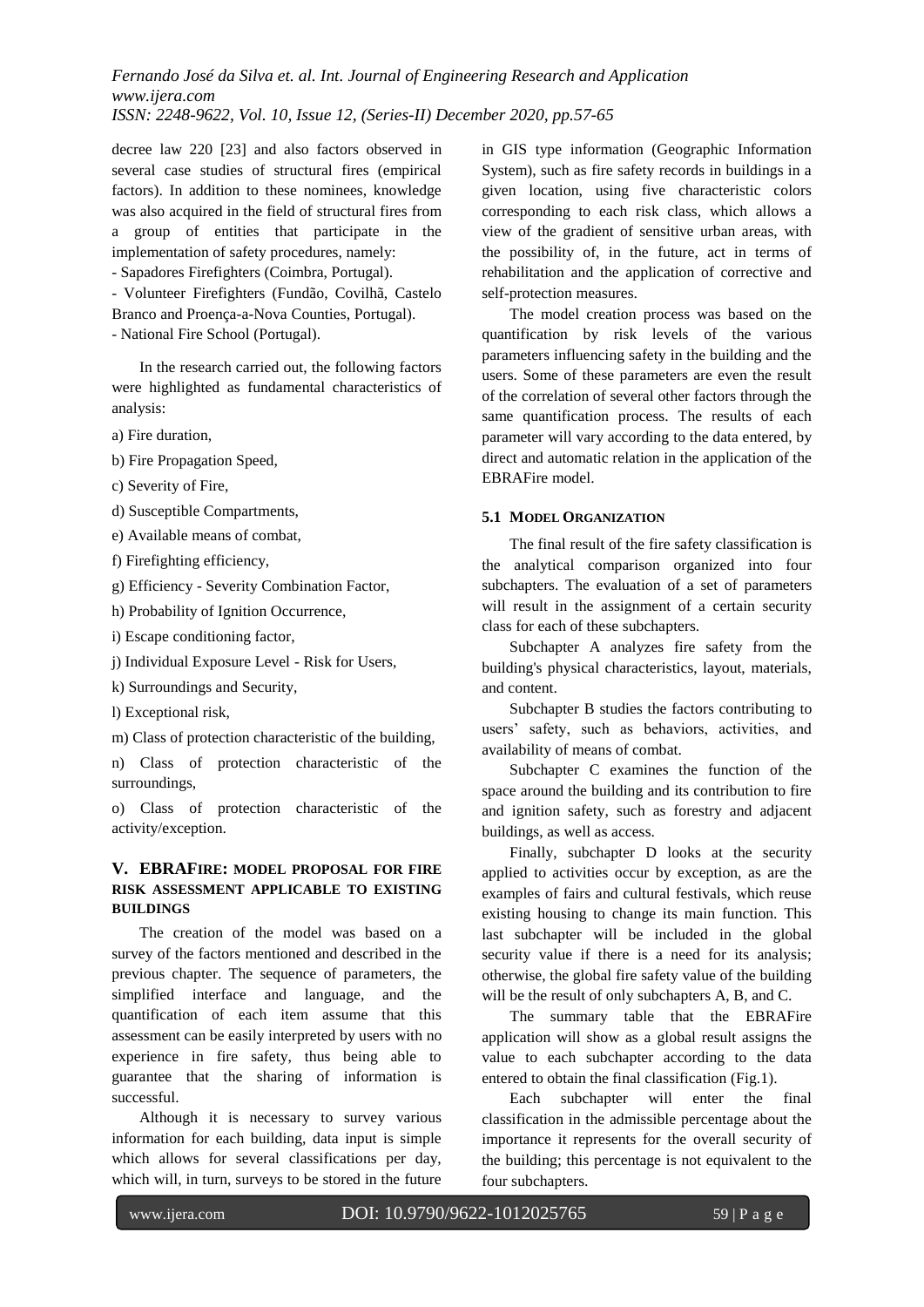

Figure 1: Final Classification: Subchapter D Inactive

Assuming that there will be a need to consider the parameters included in subchapter D, it must be activated by changing the data "Does the Exception apply?" to the value "YES", and consequently all input fields will be unlocked. This factor will then enter into the calculation of the Global Classification (Fig.2).

|                | $^{\prime}$ Top $^{\prime}$                                        | D - Exceptional risk (events)                                               |              |  |
|----------------|--------------------------------------------------------------------|-----------------------------------------------------------------------------|--------------|--|
| D <sub>1</sub> | Does the exceptional apply?                                        |                                                                             |              |  |
|                | Yes                                                                |                                                                             |              |  |
| D <sub>2</sub> | Use during the event:                                              |                                                                             |              |  |
|                | <b>Restoration</b>                                                 |                                                                             |              |  |
| D <sub>3</sub> | Preview capacity for the interior:                                 |                                                                             |              |  |
|                | 1 to 3 people $/m2$                                                |                                                                             |              |  |
| D <sub>4</sub> | Preview capacity for the outside:<br>$>$ 4 people / m <sup>2</sup> |                                                                             |              |  |
| D <sub>5</sub> | Used equipments:                                                   |                                                                             |              |  |
|                | Appliances and own lighting                                        |                                                                             |              |  |
|                |                                                                    |                                                                             |              |  |
|                | Protection class characteristc of building                         |                                                                             |              |  |
|                |                                                                    | Users are able to detect a fire, leave the site and notify the authorities. | <b>Basic</b> |  |
|                |                                                                    |                                                                             |              |  |

Figure 2: Subchapter D Active

#### **5.2 FINAL FIRE SAFETY CLASSIFICATION**

Five levels of classification are proposed for the sub-chapters and consequent final classification: Insufficient, Minimum, Necessary, Recommended, and Superior. This denomination can be translated as follows:

- Fire safety (FS) of the building is **Insufficient** - this result presupposes corrective action about the chapter in question or the generality of the building;
- The FS of the building is **Minimum** although there are some beneficial characteristics, they are not necessary to guarantee the security of the building. Corrective and rehabilitation measures must be taken to increase the level of classification;
- The FS of the building is the (minimum) **Necessary** - the chapter/building has fire safety characteristics that are concluded to be beneficial for its classification. Although the minimum conditions are necessary, it is

recommended that case, a study of the chapter is carried out to ascertain which of the parameters introduced in that chapter influences the result obtained;

- The building's FS is the **Recommended** one - this classification indicates that there are few or no needs for intervention in terms of fire safety in the building;
- The FS of the building is **Superior** This classification is the one that you always aim to achieve. The necessary actions in the building are practically null, and maintenance, equipment updating, and personnel training must be considered to remain valid for longer periods;

In the final Classification, although it may have a level of classification "Necessary" or "Recommended", the subchapters should always be checked in an analysis in which it is determined whether there is one of them with a classification below the necessary and that, if so, it should always consider corrective actions.

The EBRAFire assessment procedure also provides a graph that outlines the contribution that each chapter has to the building's security. Observing this graph allows you to have a visual idea of the corrections that may eventually be implemented (Fig.3).



Figure 3: Balance graph between chapters

# **VI. PROCEDURES TO BE FOLLOWED IN RISK ASSESSMENT USING THE EBRAFIRE MODEL (DATA COLLECTION AND TREATMENT)**

The Fire Safety assessment procedure using the EBRAFire model has three distinct phases: collecting data about a specific building, entering data into the program, and finally analyzing the results with their export.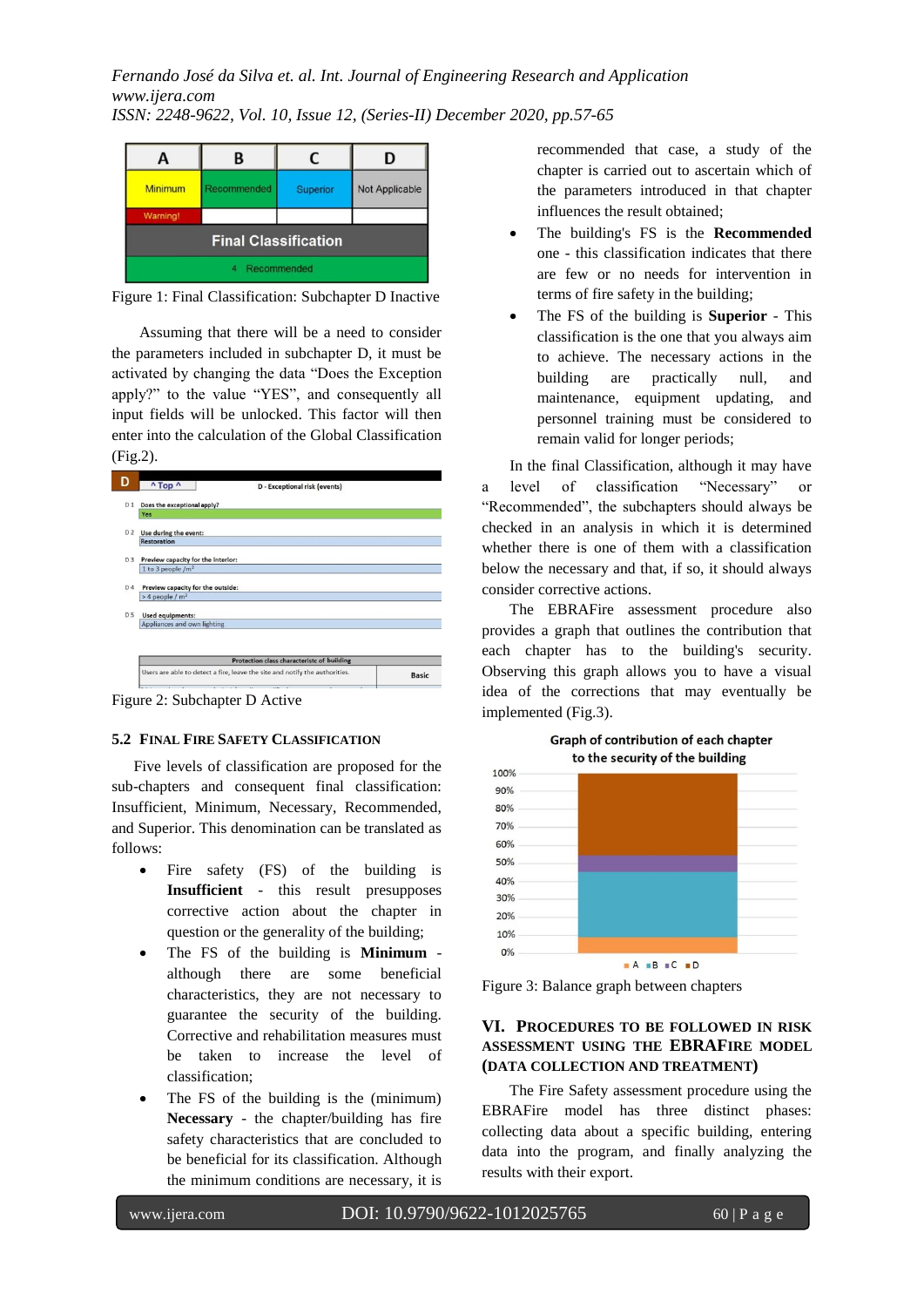# *Fernando José da Silva et. al. Int. Journal of Engineering Research and Application www.ijera.com*

*ISSN: 2248-9622, Vol. 10, Issue 12, (Series-II) December 2020, pp.57-65*

## **6.1 Data Collection**

In the data collection phase of the building being studied, the EBRAFire program provides a "Checklist" form (Fig.4) and allows it to be printed and taken to the site, to be filled out.

| <b>Evaluation identification</b>                                           |                                            |                                          |  |
|----------------------------------------------------------------------------|--------------------------------------------|------------------------------------------|--|
| Reference: Adress:<br>Date: $/ /$<br>Evaluator:                            | Print<br><b>Field Sheet</b>                | <b>Back to</b><br><b>Simple Analysis</b> |  |
| <b>Building, Fraction, Compartment and Content</b>                         |                                            |                                          |  |
| 1. Type of Construction                                                    | Fraction quota / compartment               |                                          |  |
| 1. Totally non-combustible                                                 | 1. Ground Floor                            |                                          |  |
| 2. Construction non-combustible, with 10% possibility of building elements | 2. One level above the entrance            |                                          |  |
| 3. Wooden structure, non-combustible finishes.                             |                                            |                                          |  |
| 4. Masonry with wooden floors                                              | 3. 2 or 3 floors above the entrance        |                                          |  |
| 5. Non-combustible structure, combustible finishes                         |                                            |                                          |  |
| 6. Fully combustible construction                                          | 4.4 or 8 floors above the entrance         |                                          |  |
| 2. Activity and Risk                                                       |                                            |                                          |  |
| 1.1. Low Fire Risk Occupations<br>5. 9 or 15 floors above the entrance     |                                            |                                          |  |
| 1.2. Offices and Administration                                            |                                            |                                          |  |
| 1.3. Single and Multifamily                                                | 6. above the 15th floors                   |                                          |  |
| 1.4. Schools and similar<br>7, below the entrance floor -                  |                                            |                                          |  |
| 1.5. Hospitals and similar                                                 | hasement                                   |                                          |  |
| 1.6. Hotels, restaurants and similar                                       | 4. Building Area, Fraction.<br>Compartment |                                          |  |
| 2.1. Normal Risk - Low Fired Load                                          |                                            |                                          |  |
| 2.2. Normal Risk - Medium Fire Load                                        |                                            |                                          |  |
| 2.3. Normal Risk - High Fire Load                                          |                                            | m2                                       |  |
| 2.4. Normal Risk - Very High Fire Load                                     |                                            |                                          |  |
| 3.1. High Risk                                                             | 5. Building accessible from the side:      |                                          |  |
| 3.2. Very High Risk                                                        |                                            |                                          |  |
| 3.3. Very High Risk - Warehouse of Hazardous Materials                     | Larger                                     |                                          |  |
| 4.1. Manual Thermal Load                                                   |                                            | Narrower                                 |  |

Figure 4: Field Sheet extracted from EBRAFire

## **6.2 Data Input**

The EBRAFire assessment procedure contains the data input section (Fig.5), called EBRAFire Simple, to find the four subchapters. In each of them, there are fields to choose from among the various options that the model allows, and it is up to the user to select the one that corresponds to the constant in the field sheets or in another reliable data source.



Figure 5: Example of EBRAFire Simple Layout – in Subchapter B

### **6.3 Results Analysis**

After the user of the procedure enters and reviews the data contained in EBRAFire Simple, the assessment model will automatically perform the calculations, demonstrating the results in a practical and intuitive way. The results will appear in summary in the EBRAFire layout, where it is possible to analyze in real-time and know the final fire safety class of the building.

The purpose of this analysis is to subsequently be able to locate in detail where it will be possible to intervene in a given building to raise the fire safety rating, either through the implementation of equipment and self-protection plans, as well as the rehabilitation of the building itself.

A well-done detailed analysis allows for a more accurate budget estimate and intervention project, closer to the real one, to satisfy the security needs and, of course, the requirements of the owners, owners or municipalities, avoiding unnecessary expenses or unmeasured interventions.

### **6.4 Export Results**

The procedure allows a final form to be provided, exported from the assessment model, and generated automatically, where the results of the analysis of a building can be observed.

It is objectively intended that any non-technical individual in the area of fire safety, engineering, or civil protection will be able to view this exported sheet and recognize the failures or contributions to that classification.

The information should be transmitted to the competent entities, which will carry out the proper intervention study in a given location with a higher risk.

The following is an example (Fig.6) of the final result after assessing several buildings. In this specific case, it is a cluster of houses located in the old part of a historic village, where you can see several buildings that need attention, highlight in red.



Figure 6: Application example: final results made with EBRAFire

### **VII. APPLICATIONS**

The EBRAFire method has already been used in two cities, one in Alpedrinha (Portugal) and the other in Ouro Preto (Brazil).

The first experience of using the EBRAFire model was in the historic area of Alpedrinha,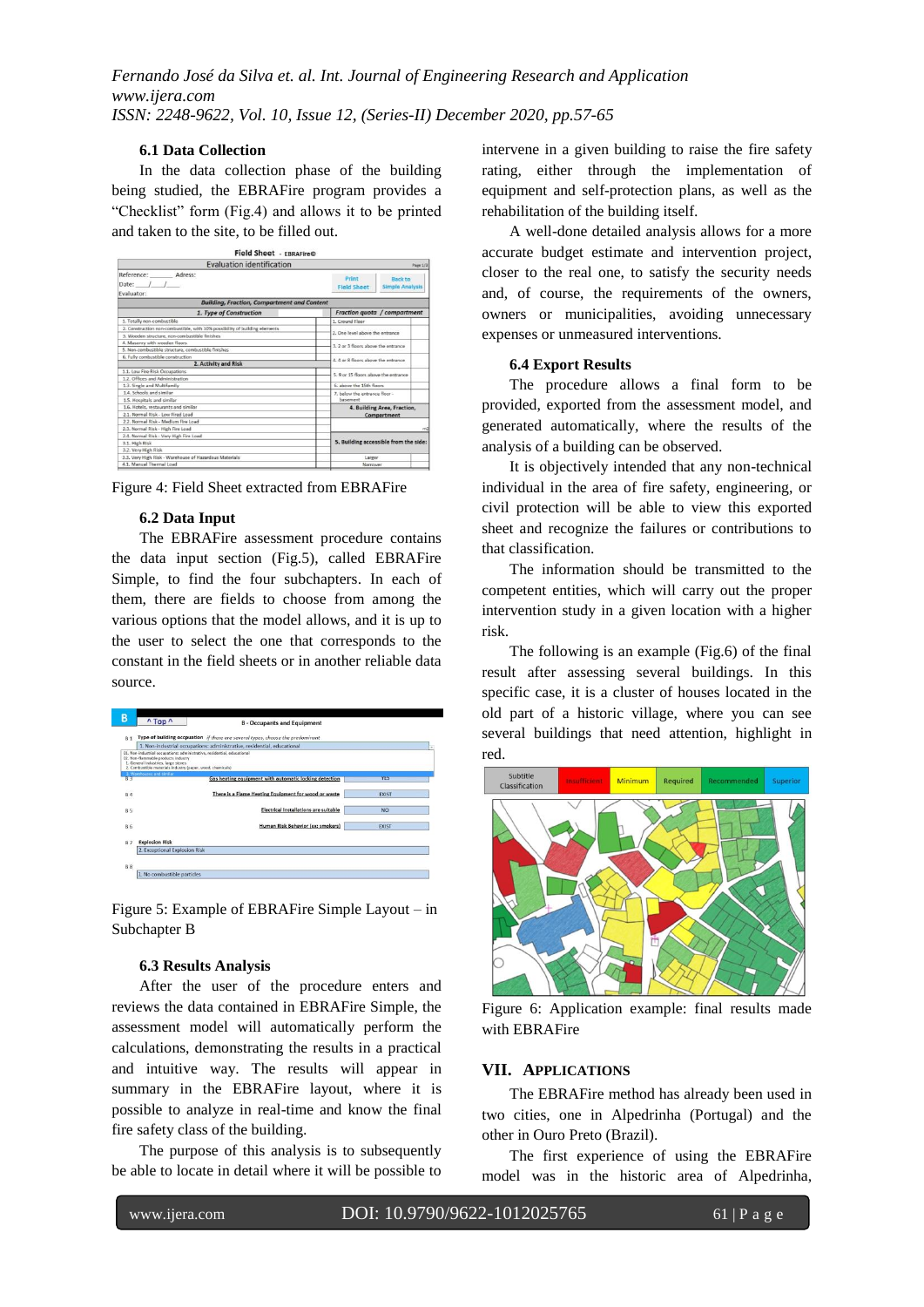belonging to the municipality of Fundão, located in Beira Interior, Portugal. Its built historical set presents a spatial typology of narrow and irregular streets from the medieval period with few changes to the present days (Fig. 7); in its buildings, two and three floors prevail, with narrow windows, and railings on the balconies, and decorative elements. They are located very close to the street, even with non-existent sidewalks. Among its historical constructions, four churches and chapels stand out, such as the Romanesque Mother Church (12th - 13th Century), in addition to the 17th Century Town Hall, Picadeiro Palace, regional Baroque construction from the 18th century, and the Pillory of the century XVII, in addition to significant museological spaces, with objects related to family activities and handicrafts from the Serra da Gardunha region. It also has a theater founded in 1839, the oldest in the Castelo Branco district, and the Museum of Music, with a vast set of instruments and scores for philharmonic bands and religious and cultural events in the village. Thus, a high historical patrimonial value is observed in this locality, of importance observed in other works [24, 25].



Figure 7: Medieval layout of streets in Alpedrinha (Source: google.maps)

Approximately 490 buildings were evaluated for fire risk, in this case, in an exceptional context, that is, they evaluated not only the general conditions of the building in terms of fire safety but also the conditions that occasional festival provides for these rooms, since most of them are changed in terms of use, equipment, electrical connections and even in terms of the number of users. As a result, there were a large number of buildings with insufficient or minimal evaluation, as shown in Fig.8.

In the survey, it can be observed that only  $1.6\%$ obtained a Higher level, 4.5% Recommended level, 43.3% Required level, 31.8% Minimum level, and 18.7% Insufficient level, with emphasis on the

historic center that presented in its street considered as the main axis, almost all buildings obtaining the two lowest and most worrying concepts about fire safety.



Figure 8: Assessment Alpedrinha with EBRAFire

After the survey, in partnership with municipal authorities of the Municipality of Fundão and with the municipality's Voluntary Fire Brigade, interventions were carried out on the site that enabled a significant increase in security for the following festival and which remained with residents throughout the year:

- Active surveillance throughout the festival with a constant presence of intervention teams prepared for forest and structural fires, pre-hospital assistance, among others.
- Reinforcement of supply networks and landmarks/fire hydrants, with review and repair of inoperative branches;
- Content review of some houses in the context of the festival;
- Review of improvised electrical installations in the context the festival;
- Instruction to a group of people to operate in the case of fire (operation with extinguishing agents);

The other city to which EBRAFire was used, Ouro Preto, located in the central region of Minas Gerais state, brings together the largest and most important collection of architecture and art from the colonial period across Brazil. Due to its size and conservation, Ouro Preto was one of the first cities chosen by the United Nations Educational, Scientific, and Cultural Organization (Unesco) to be a World Heritage Site in 1980 [26].

Until now, EBRAFire has been used in the Historic Center of the city (Fig. 9), the block between Tiradentes square, street Senador Rocha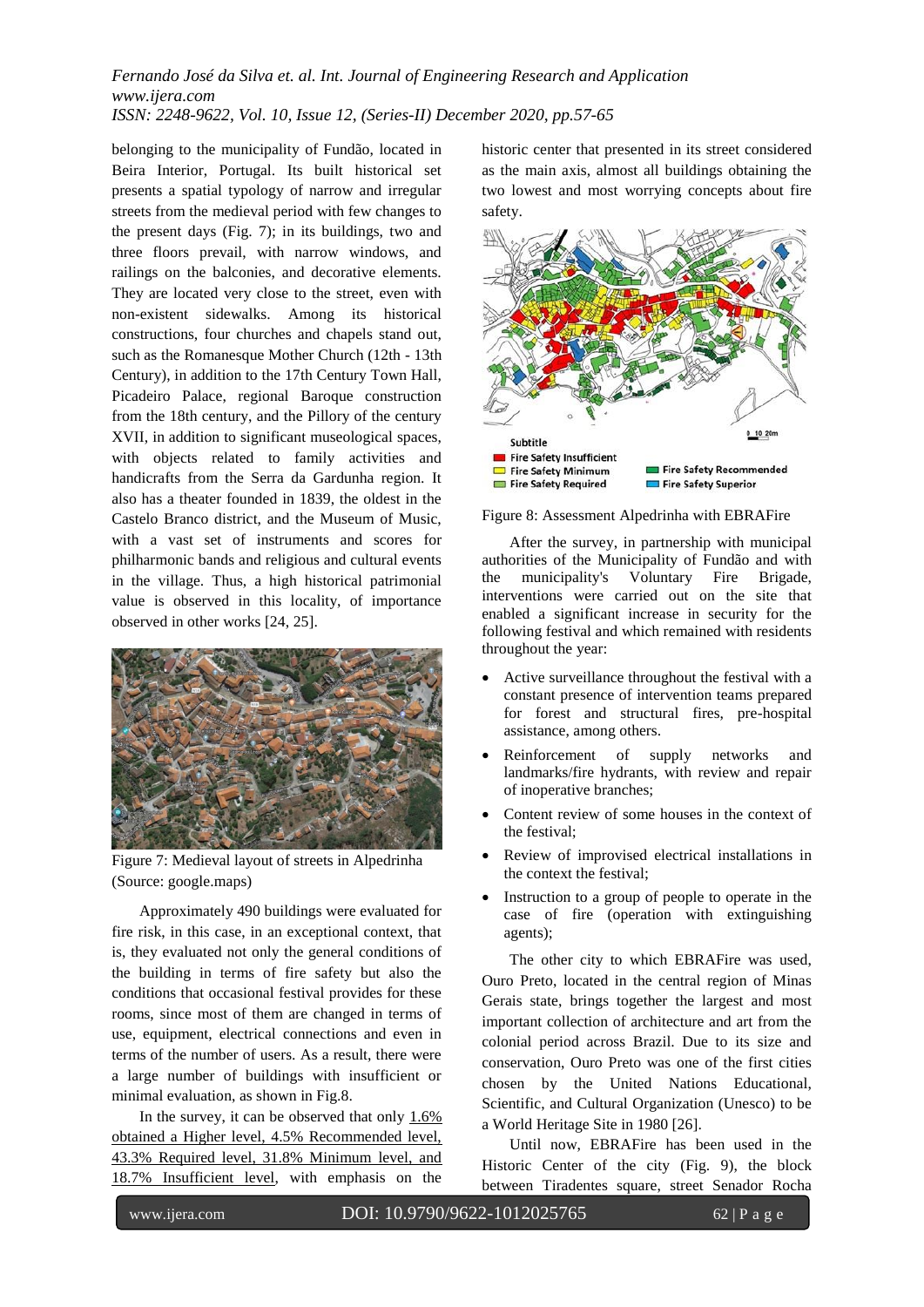Lagoa, little street Cônego Camilo Veloso and street Conde de Bobadela (Fig. 10). However, it is intended to complete the assessment of the entire Historical Center as a continuation of this research.



Figure 9: Ouro Preto Historical Center (highlighted in red). Source: MINAS GERAIS [26]



Figure 10: Area chosen for the study (highlighted in blue), inside the Historical Center of Ouro Preto. Source: Geoprocessing Laboratory of the School of Architecture of the Federal University of Minas Gerais.

The Figure 11 shows the results of the assessment using EBRAFire in Ouro Preto.



Figure 11: Fire risk assessment using EBRAFire. (Source: Fire Science and Technology Research Group – IGNIS)

It can be seen in the Fig.11 that all the buildings on the assessed city block were classified as Insufficient about fire safety. Therefore, this area has a high degree of fire risk, thus requiring urgent actions to reduce it.

# **VIII. CONCLUSION**

Considering the growing importance of the instruments in the rehabilitation of the buildings in recent years, it is clear that the improvement of fire safety conditions in existing housing buildings, in their various contexts, and especially in older urban areas or with a heritage character, is fundamental.

The main reason for proposing the creation and application of the EBRAFire assessment model is the lack of simple methods for calculating Fire Safety. Its application in the context of urban rehabilitation processes is even more noticeable when it is verified that the processing of data, in the process of analyzing buildings, which allows us to act proactively to effectively ensure the necessary fire safety of the built set.

The current legislation presents a set of regulatory norms for new construction buildings. With the study of these laws, it is concluded that the regulation in terms of rehabilitation, or improvement of safety in existing buildings, is very vague, contributing to this the building's geometry and implantation factors that preclude changes that condition safety in case of ignition.

In the development of the procedure for calculating the fire safety classification of an old or existing building, parameters were established that were considered fundamental for the analysis described based on technical, regulatory, and empirical factors. In each of the parameters, a set of characteristics common to several old/existing buildings was considered, to which a quantitative nature was attributed that allows automatic but rigorous calculations. Combining a certain set of factors contributes to the final grade so that the building's security can be wholly analyzed.

An intuitive layout was created, called EBRAFire Simple, where data can be entered simply, through the choice of an item among several options, in a certain parameter. The assessment model also allows the printing of a Field Sheet in the form of a Checklist that is prepared so that data can be quickly collected in the building site, and even several during the day. After data input, EBRAFire allows a detailed analysis of the parameters and presentation of the assessment results to understand their contribution to the building's safety. There is also the possibility to extract a global information sheet where some characteristics of the building are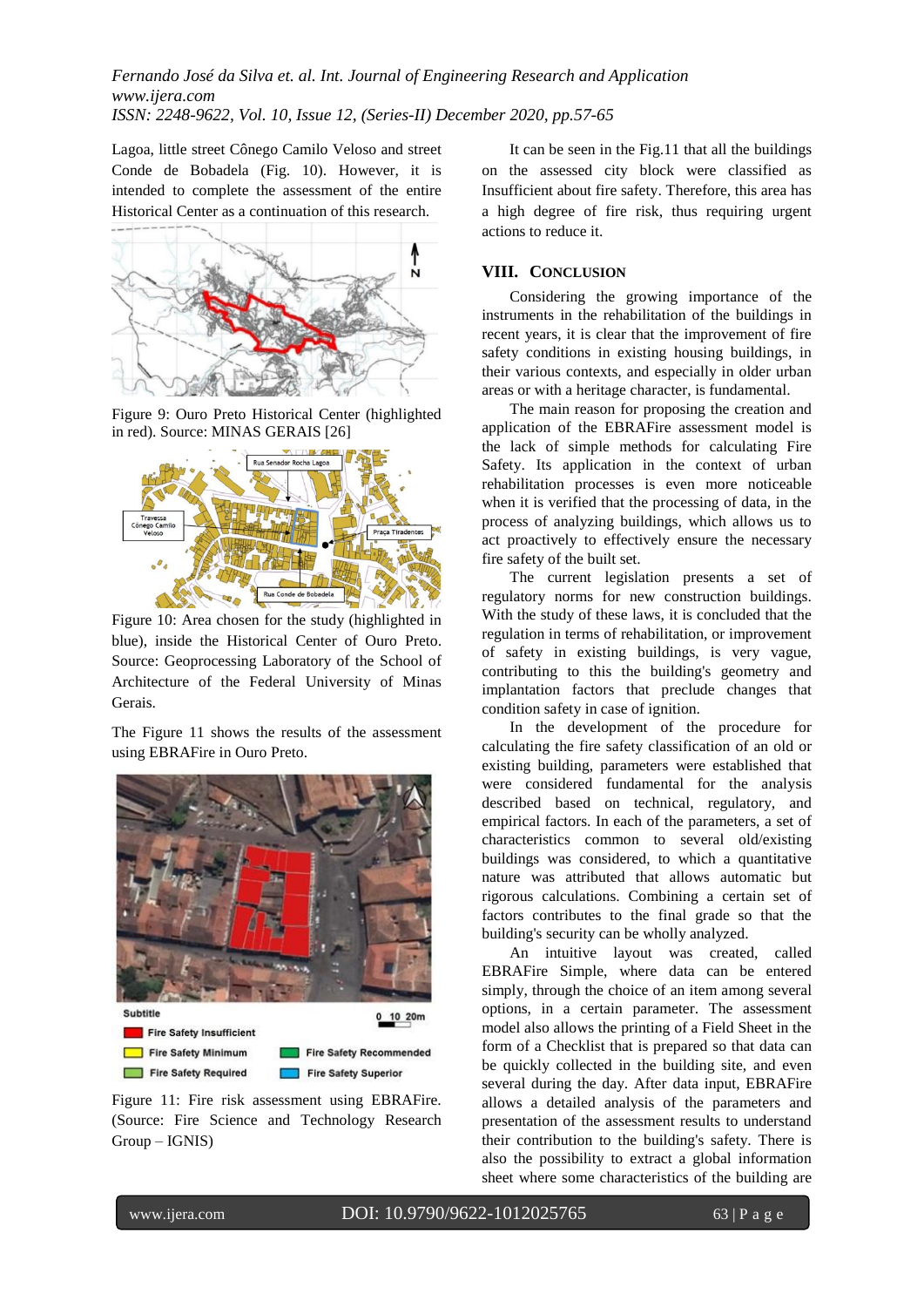observed, the parameter classifications, and the final results, and it may be attached to a safety report issued by a competent entity.

The treatment of these results is intuitive and easy to understand and can be useful eventually for the creation of registrations at the GIS level, or, more simply, in digital plant format, and collaborates with civil protection agents to understand the sensitive points of a specific building, location or event, providing ways of acting in the event of a fire, and even promoting preventive actions, through simple visual identification information created by colors assigned to the classifications, and the gradient when surveying several buildings.

Another function of the analysis of the final results will be to identify determining factors that are contributing or not to the security of the building, and, once detected, they can be corrected. Knowing that one can act in particular on a factor that has a significant risk contribution, it is possible to carry out localized rehabilitation projects, providing for more accurate budget estimates and with fewer costs to the owners, with the ultimate goal of ensuring the ability to respond in case of ignition.

In the future, and with its development, it is believed that EBRAFire is geared even for lay people in the context of fire safety since its nature and simple language allows concrete conclusions to be drawn about possible security breaches. For now, it is recommended that this whole process be carried out by a professional, be it a technician specialized in fire safety, a civil engineer, or a firefighter, since the surveys carried out in the field lack knowledge of the scope of the study and due to the specificity that requires the decision to correct, prevent and rehabilitate a certain founded failure.

This research did not receive any specific grant from funding agencies in the public, commercial, or not-for-profit sectors.

## **REFERENCES**

- [1] ISO. International Organization for Standardization. *ISO 6241*: *1984*. Performance Standards in Building: Principles for Their Preparation and Factors to be Considered. Available from: https://www.iso.org/standard/12517.html
- [2] ISO. (International Organization for Standardization). *ISO 29761:2015*. Fire safety Engineering: Selection of Design Occupant Behavioral Scenarios. Available

from:

https://www.iso.org/standard/45659.html

- [3] National Emergency and Civil Protection Authority (ANEPC). Available from: http://www.prociv.pt/ptpt/SEGCINCENDEDIF/ATIVIDADESCIEAN PC/Paginas/default.aspx
- [4] ABNT. Brazilian Association of Technical Standards. *NBR 15.575. Performance of Residential Buildings.* 2013. Available from: https://www.abntcatalogo.com.br/curs.aspx?ID  $=157$
- [5] ABNT. Brazilian Association of Technical Standards. *NBR 15.219. Emergency Fire Plan: Requirements.* 2005. Available from: https://www.abntcatalogo.com.br/norma.aspx?I  $D=8$
- [6] DRE. Electronic Journal of the Republic. *Decree Law 64/1990.* 21 February. Regulation of Fire Safety in Residential Buildings. Available from: <https://dre.pt/application/conteudo/332912>
- [7] BRAZIL. Chamber of Deputies. *Decree 7257/2010.* National Civil Defense System. Available from: http://www.planalto.gov.br/ccivil\_03/\_Ato2007 -2010/2010/Decreto/D7257.htm#art17
- [8] INE, National Institute of Statistics, Portugal. *Census 2011.* Available from: https://censos.ine.pt/xportal/xmain?xpgid=cens os2011\_apresentacao&xpid=CENSOS
- [9] Santana, M. L. A.; Rodrigues, J. P.; Coelho, A. L.; Charreau, G. L. Fire Risk Assessment of Historical Areas: The Case of Montemor-o-Velho. Art of Resisting Extreme Natural Forces. *Wit Transactions on Engineering Sciences. Vol: 58 2007,* 81-90. Available from: https://www.researchgate.net/publication/2614 36597\_Fire\_Risk\_Assessment\_of\_Historical\_ Areas\_-\_The\_Case\_of\_Montemor-o-Velho
- [10] [Iringova, A.](https://apps.webofknowledge.com/OutboundService.do?SID=6CLOl99iavYiB5eB673&mode=rrcAuthorRecordService&action=go&product=WOS&lang=pt_BR&daisIds=4405684) [Idunk,](https://apps.webofknowledge.com/OutboundService.do?SID=6CLOl99iavYiB5eB673&mode=rrcAuthorRecordService&action=go&product=WOS&lang=pt_BR&daisIds=10179827) R. Solution of fire protection in historic buildings. *Civil and Environmental Engineering. Vol: 12(2),* 2016, 84-93. Available from: https://www.researchgate.net/publication/3116 19447\_Solution\_of\_Fire\_Protection\_in\_Histori c\_Buildings
- [11] Zahmatkesh, F.; Memari, A. M. Review of Conventional and Innovative Technologies for Fire Retrofitting of Existing Buildings. *Open Journal of Civil Engineering*, 2017, 222-244.